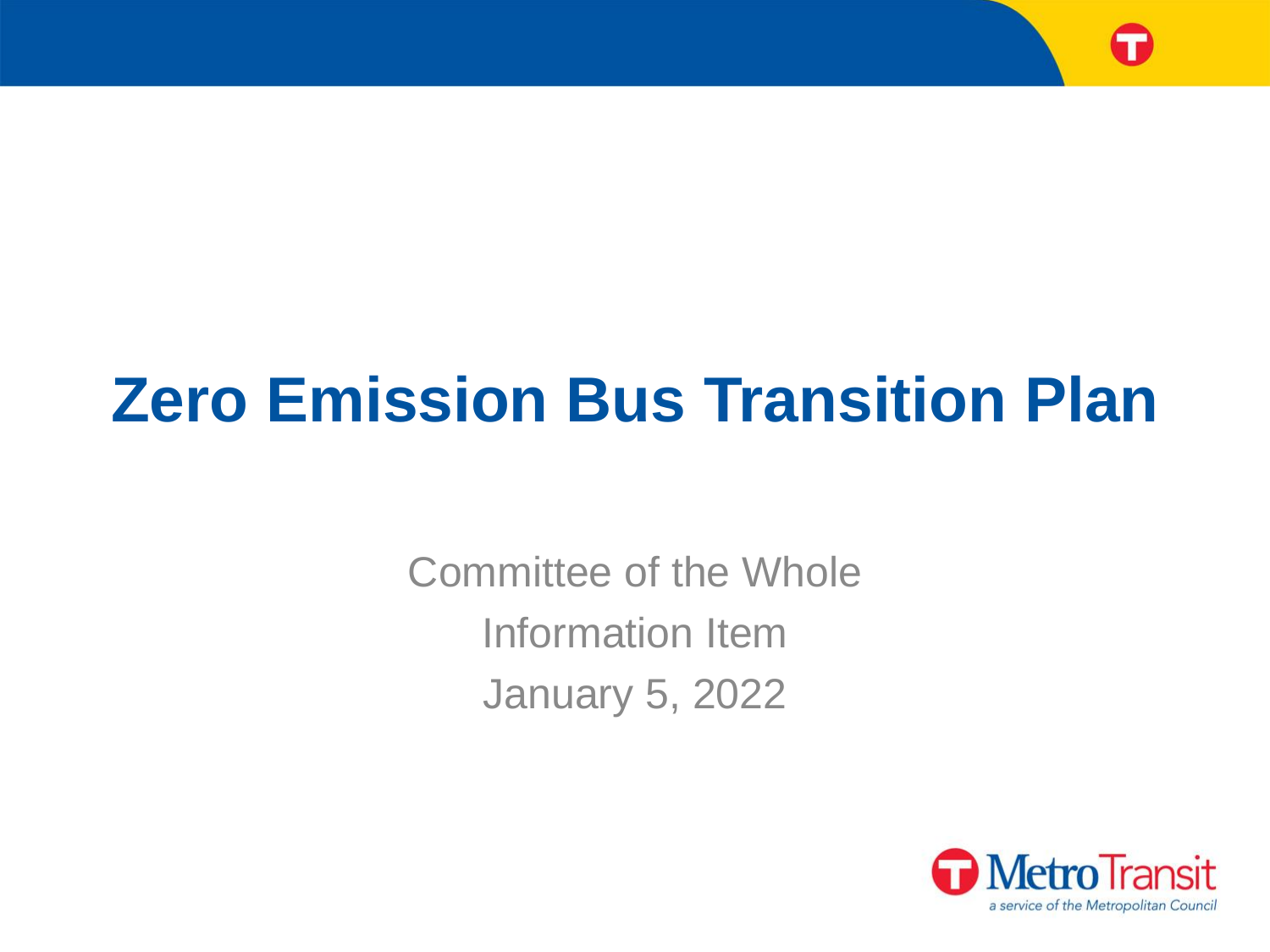## **Agenda**

- Overview of legislative requirements
- Guiding Principles
- Update on community engagement
- Peer agency interviews and lessons learned
- Methodology establishing policies and guidance
- Results and recommendations
- Risks and strategies
- Milestones and performance measures
- Proposed Action and timeline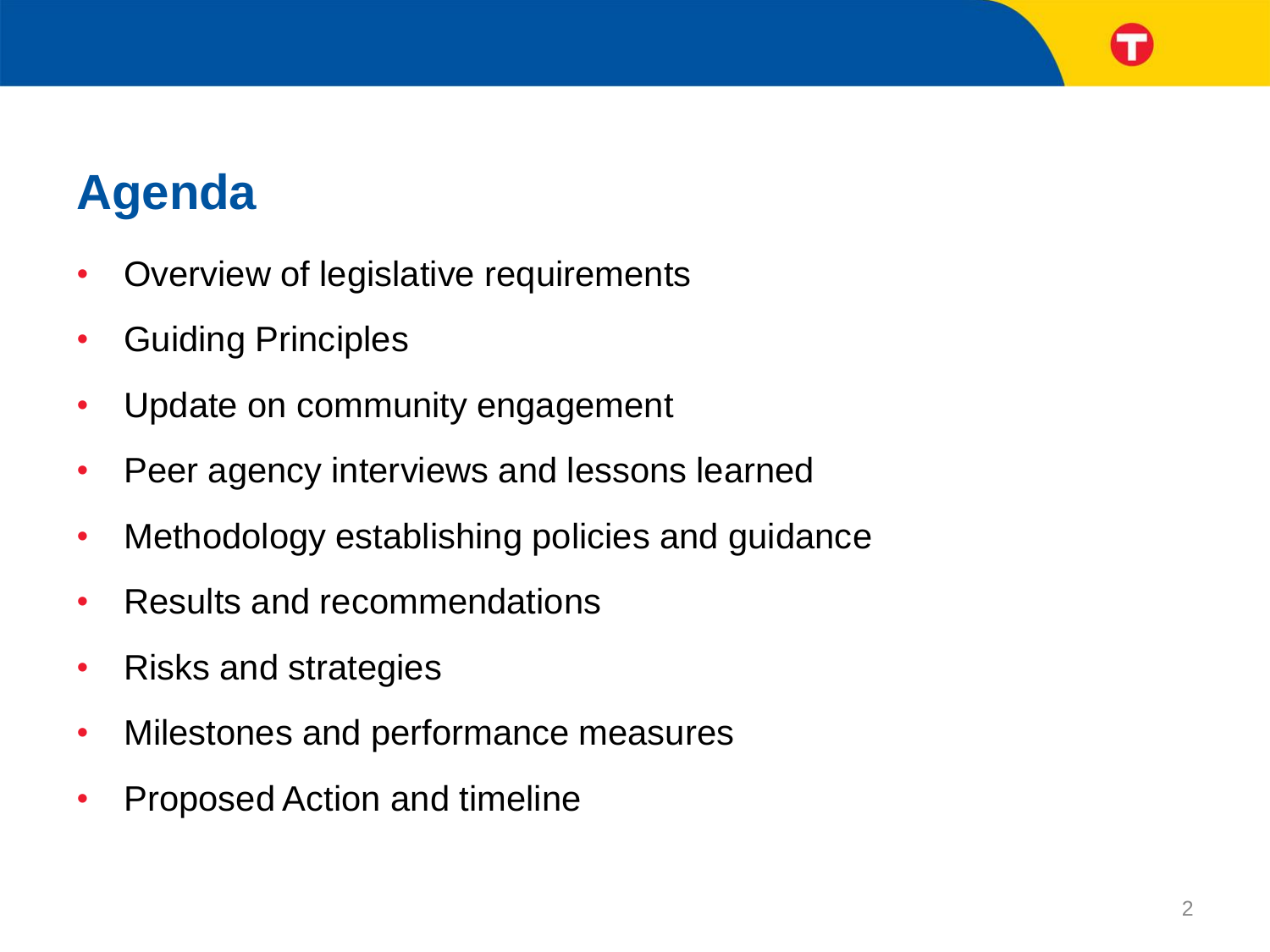

## **ZEBTP Statutory Requirements**

- The Council must develop and maintain a zero-emission and electric transit vehicle transition plan
- The Council must complete the initial plan by February 15, 2022, and revise the plan at least once every five years
- At a minimum, the plan must:
	- 1. establish implementation policies and guidance;
	- 2. set transition milestones or performance measures, or both, which may include vehicle procurement goals over the transition period;
	- 3. identify barriers, constraints, and risks, and determine objectives and strategies to address the issues identified;
	- 4. consider findings and best practices from other transit agencies;
	- 5. analyze zero-emission and electric transit vehicle technology impacts, including cold weather operation and emerging technologies;
	- 6. consider opportunities to prioritize the deployment of zero-emissions vehicles in areas with poor air quality;
	- 7. provide detailed estimates of implementation costs; and
	- 8. summarize updates to the plan from the most recent version. (Updates required at least every 5 years) 3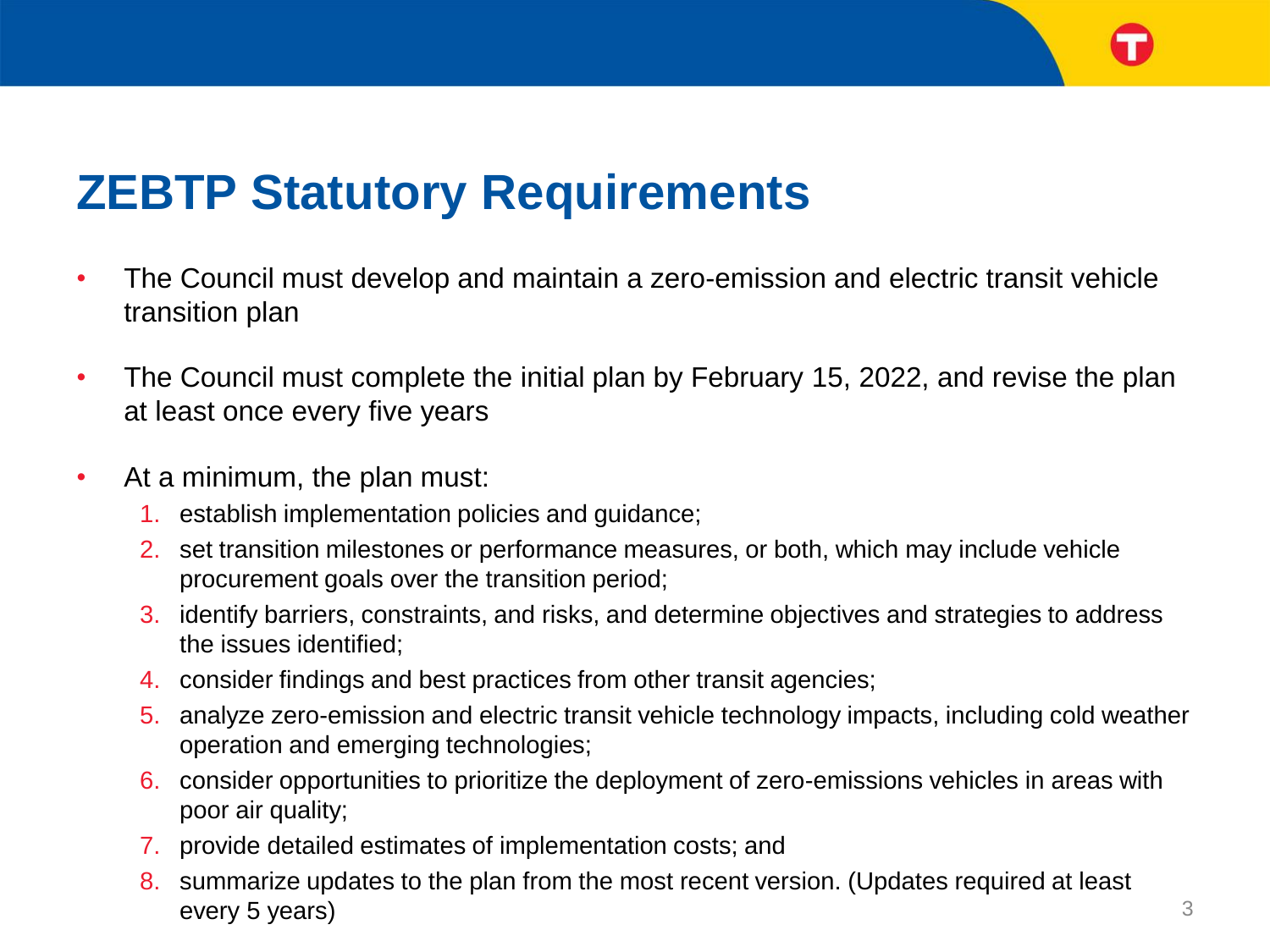#### **Metro Transit Mission & Service Excellence**

- **Mission**: We at Metro Transit deliver environmentally sustainable transportation choices that link people, jobs and community conveniently, consistently and safely.
- **Service Excellence**: We go beyond the expectations of our customers to deliver convenient, comfortable and reliable service; we don't accept today's best as tomorrow's limitations.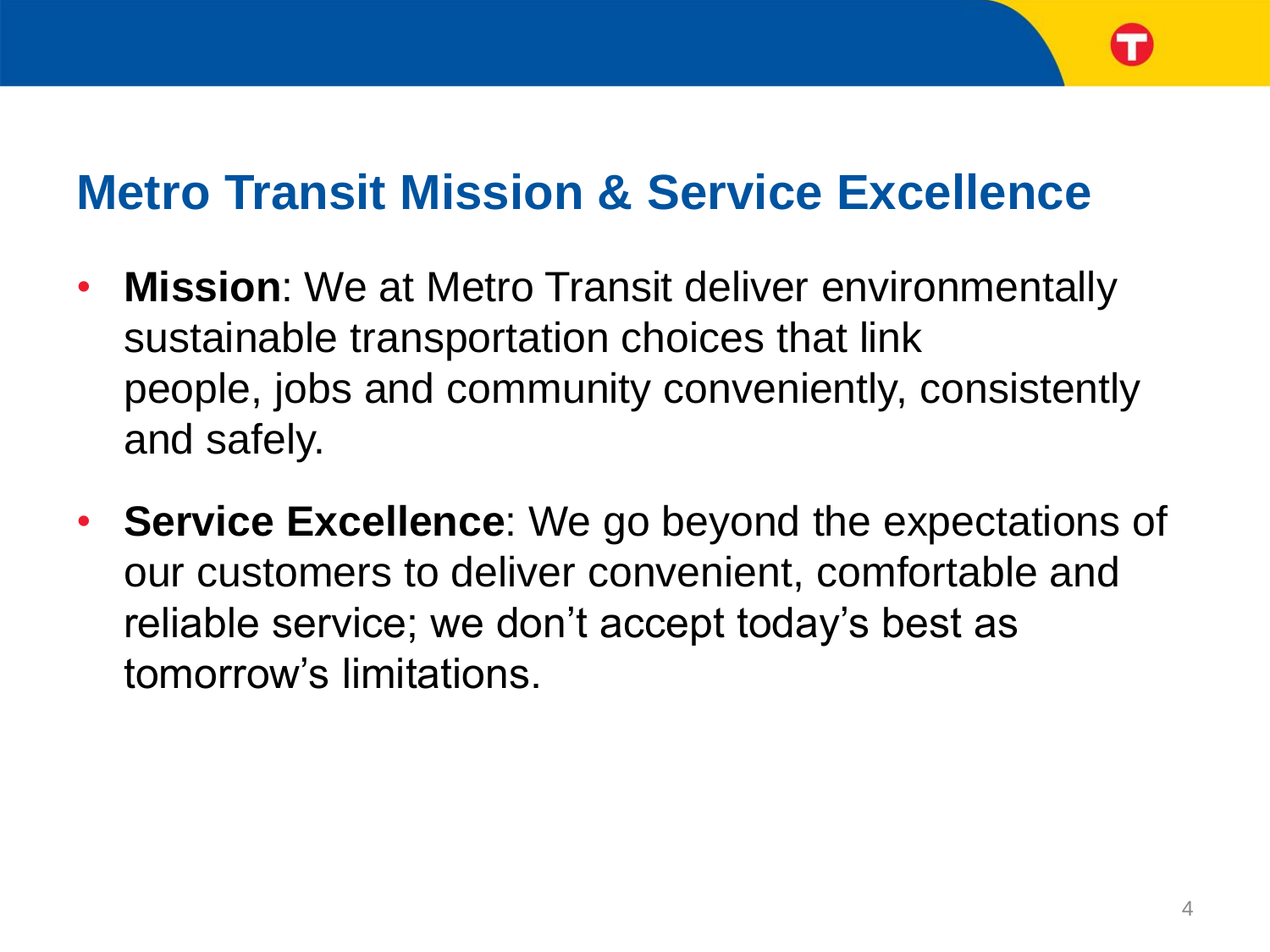## **Sources of GHG Emissions and Storage in Minnesota**



*[Source: Climate change in Minnesota: Greenhouse gas emissions data](https://www.pca.state.mn.us/air/greenhouse-gas-emissions-data)*, Minnesota Pollution Control Agency, 2018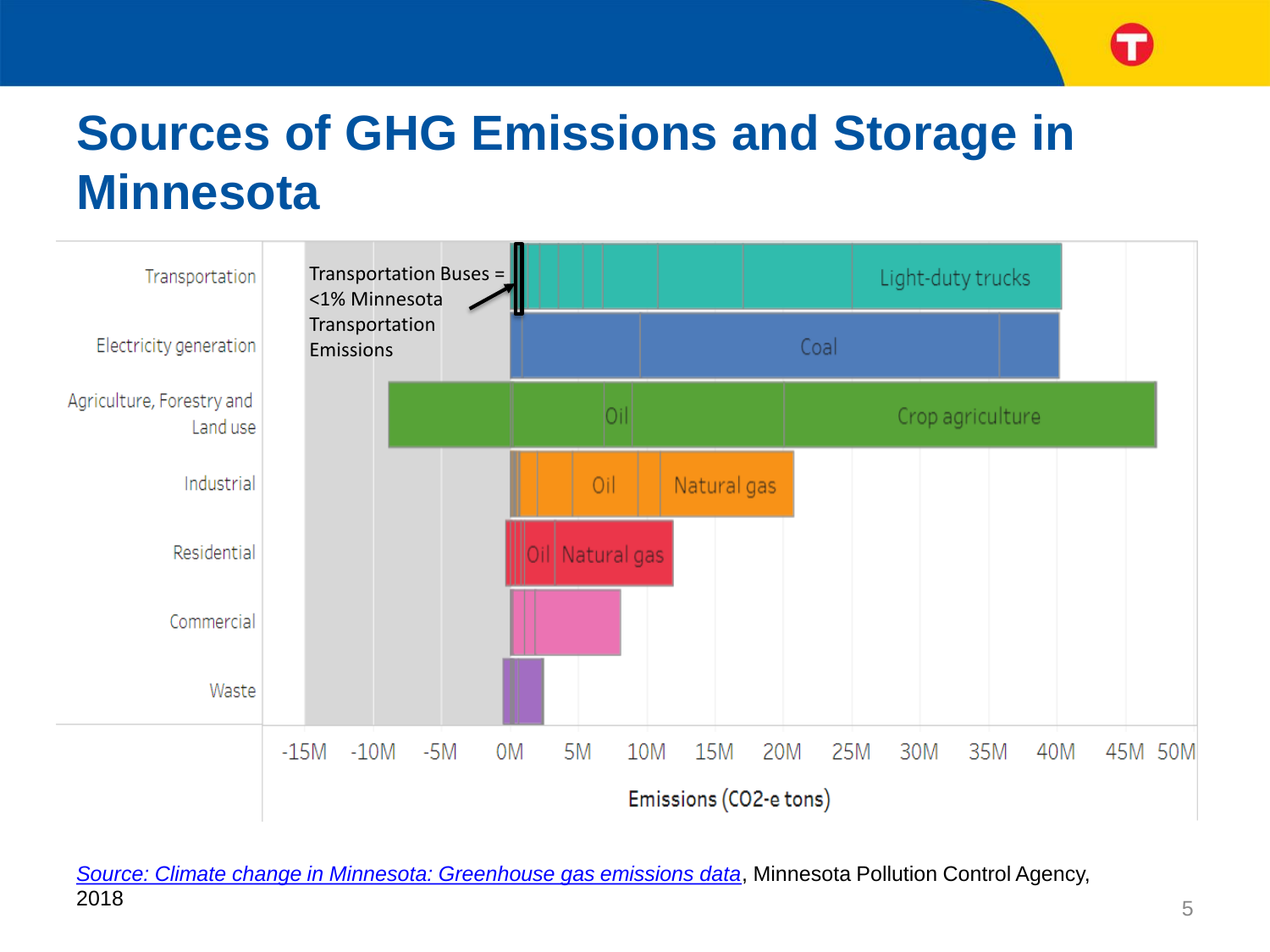#### **Guiding Principles & Supporting Actions**



#### **Technical Viability**

**Strive to achieve a level of service where ZEBs and diesel buses are referred to as just "buses" rather than by their propulsion type**



#### **Technical Viability**

**Partner with Xcel Energy to assess and upgrade electrical infrastructure for bus operations and maintenance facilities**

#### **Equity & Environmental Justice**

**Implement and prioritize ZEB service reflecting transparent fact-driven community engagement and education**

 $\sqrt{ }$ 

**Equity & Environmental Justice**

**Target ZEB investment in communities where air pollution, racial, and socioeconomic disparities are greatest while also balancing the challenges of new technology**



#### **Fiscal Impact**

**Deploy ZEBs in a fiscally efficient manner in order to maximize use of vehicles and infrastructure**



#### **Fiscal Impact**

**Operate and invest within fiscal means by planning for and optimizing capital and operating expenditures while pursuing new funding streams**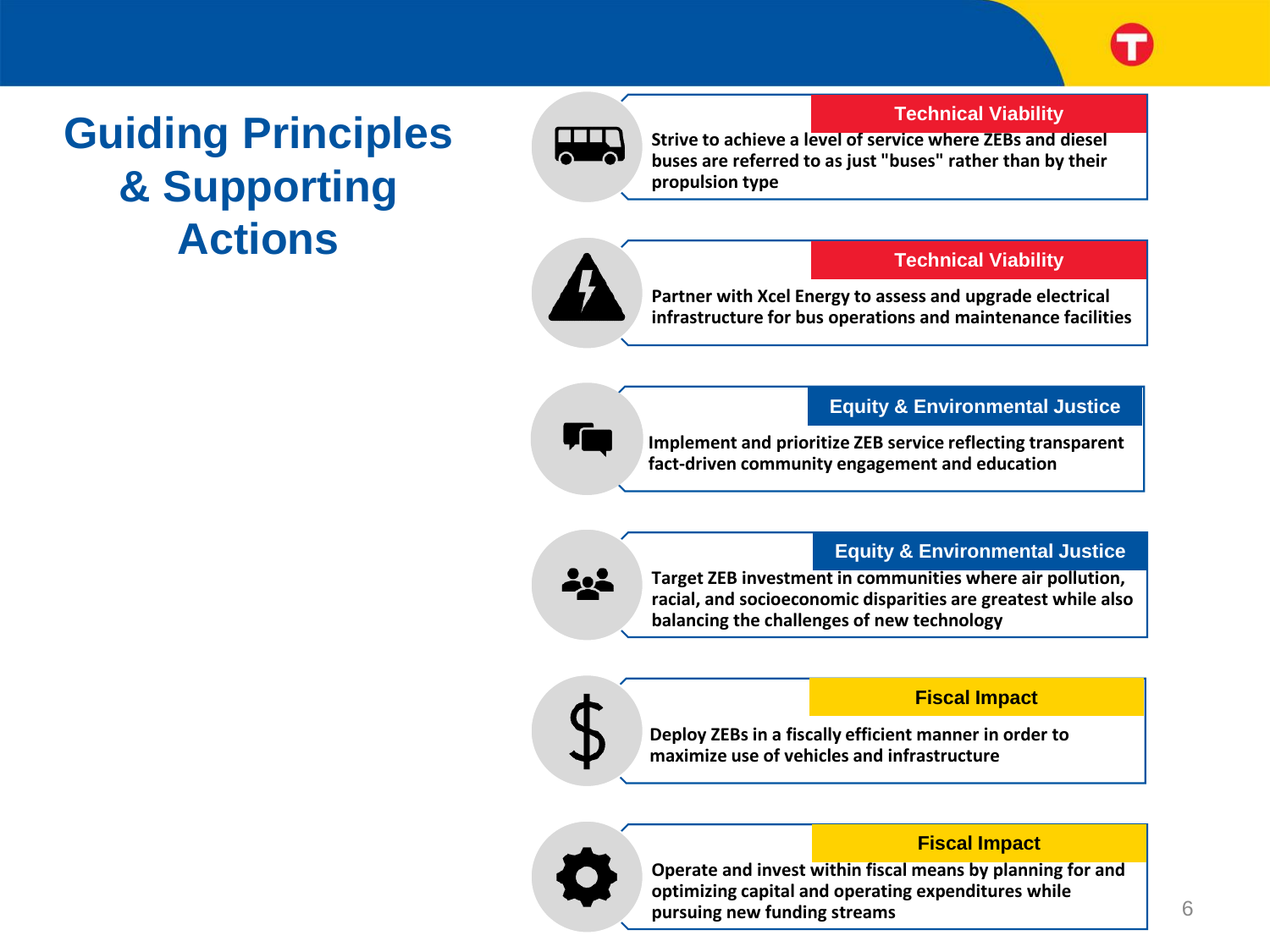#### **Engagement Events**

#### • **External**

- Stakeholder Summits November 3 & 4
- Drive Electric Minnesota Keynote December 9
- Neighborhood Organizations
	- Completed St. Anthony Park, Fort Road Federation, Marcy-Holmes, Northside Residential Redevelopment Council, Sustain St. Paul
	- Scheduled –Stevens Square, Powderhorn Park, Phillips West
- Orange Line Opening Celebration at Lake Street Station
- Internal
	- Bus operator and maintenance outreach at each garage
	- Metro Transit monthly manager's meeting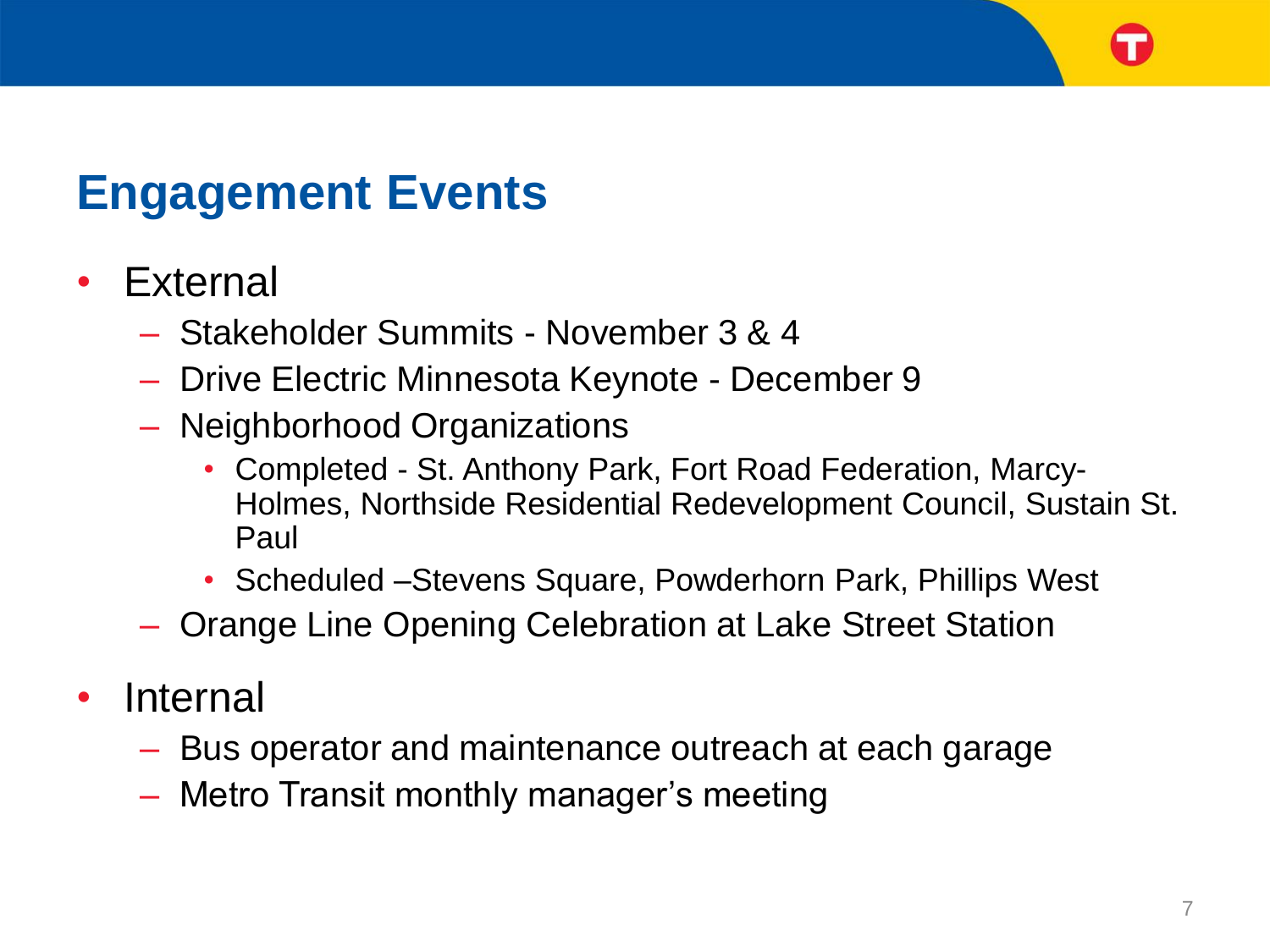# **Survey Results**

- 300+ survey responses
	- 89% respondents rated transition to zero-emission as important or very important.
- How should Metro Transit prioritize ZEB deployment:
	- Areas with highest air quality concerns
	- High ridership routes
	- Population density
- Other factors or characteristics Metro Transit should consider:
	- Noise
	- Emissions/air pollution
	- Access
	- Elderly
	- Food deserts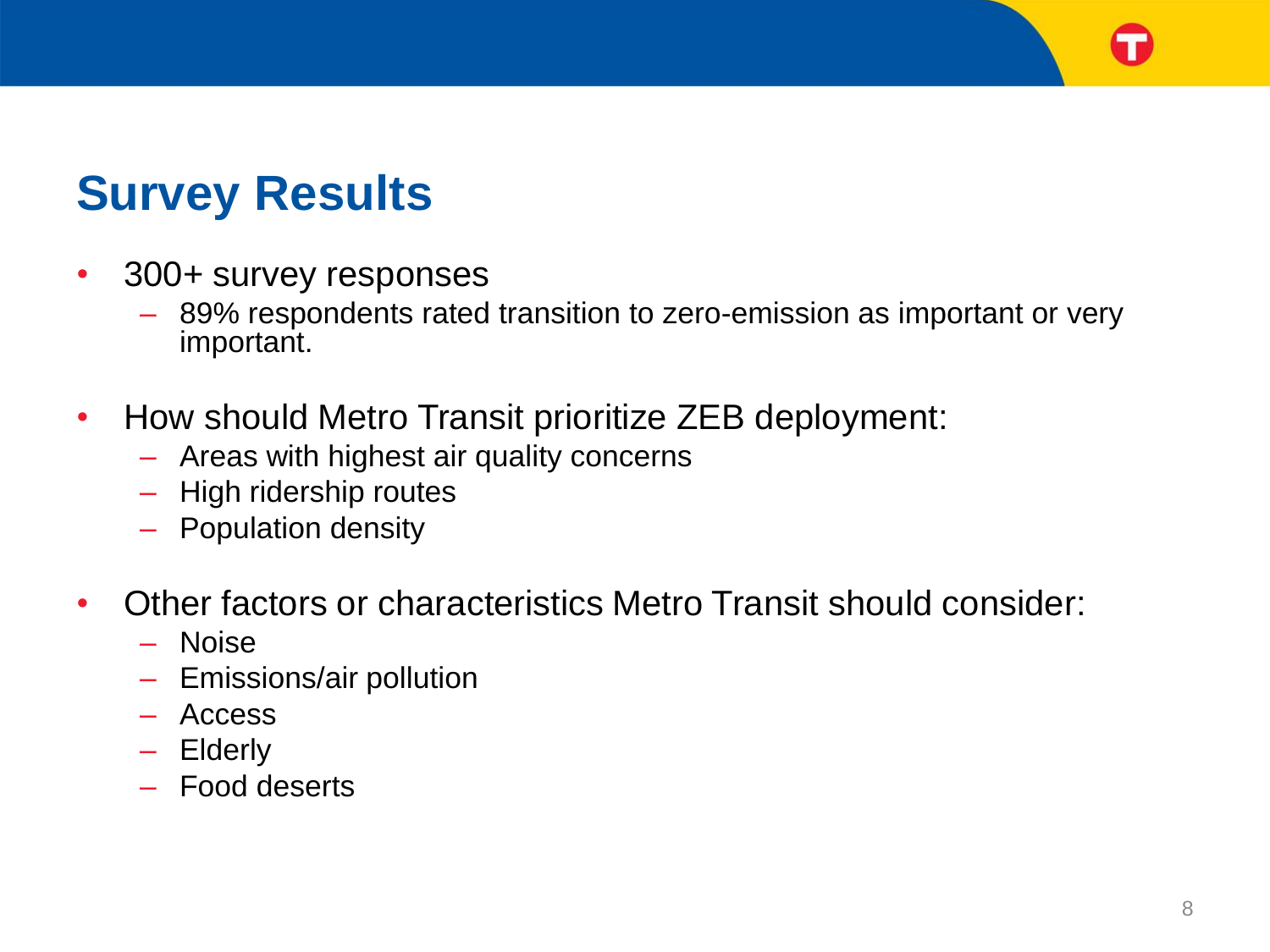# **Survey Results**

- Survey results inform Equity and Environmental Justice prioritization
- Environmental factors and population characteristics ranking
	- 1. Cancer Risk
	- 2. Population Density
	- 3. % BIPOC
	- 4. % Zero-car Households
	- 5. # Years Areas Concentrated Poverty
	- 6. Land Temperature
	- 7. % Housing Cost Burdened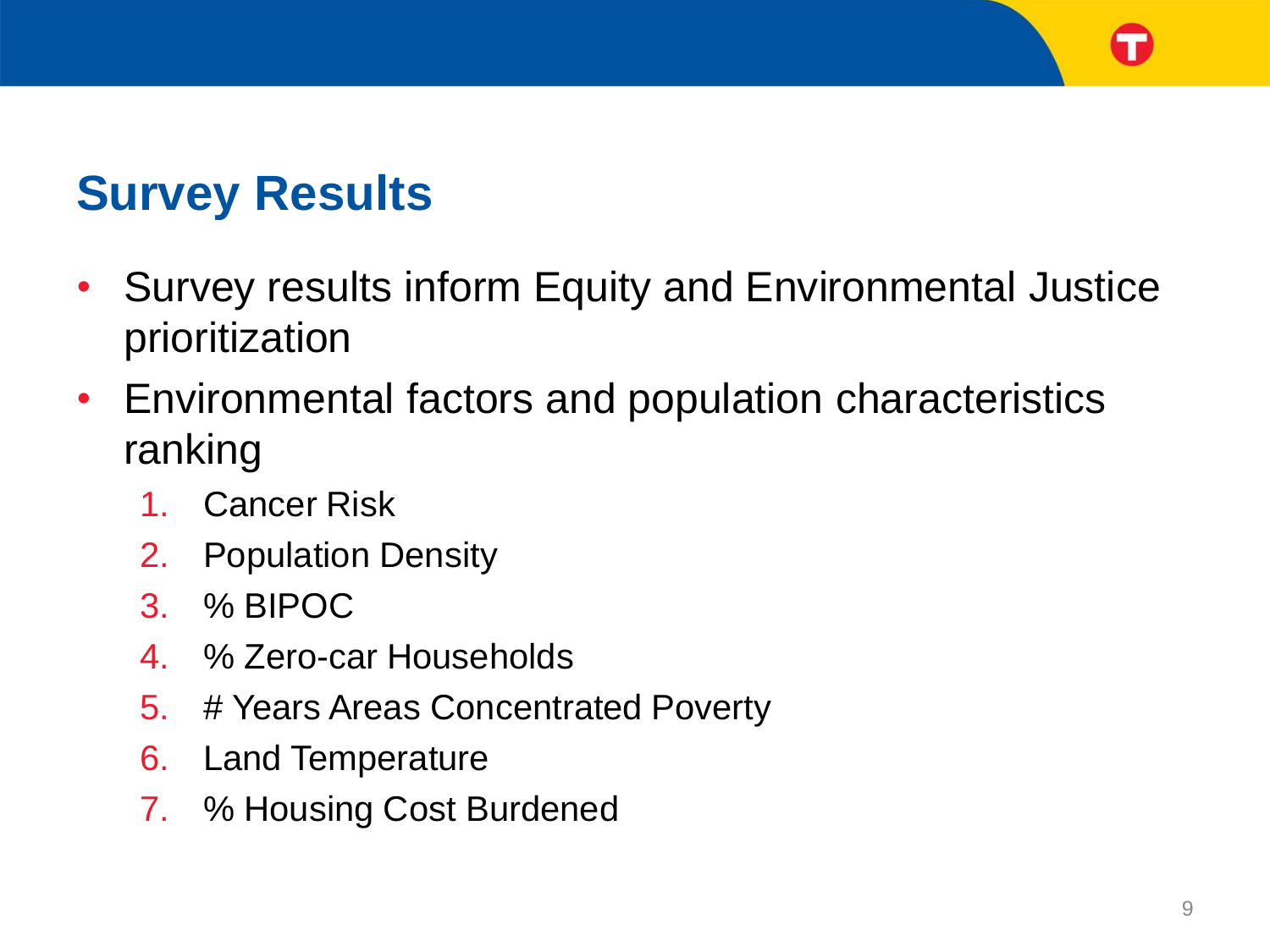# **Learning from Our Peers**

- Expect the unexpected
- Plan for longer ZEB/charger repair times
- Start ZEB process early; implementation takes much longer than a diesel bus
- Meet early and often with your electric utility
- Consistent range allows for reliable operation through all seasons; plan for bad weather days
- Develop strong contractual language; including performance metrics
- When conducting an equity analysis, consider impacts to service reliability with emerging technologies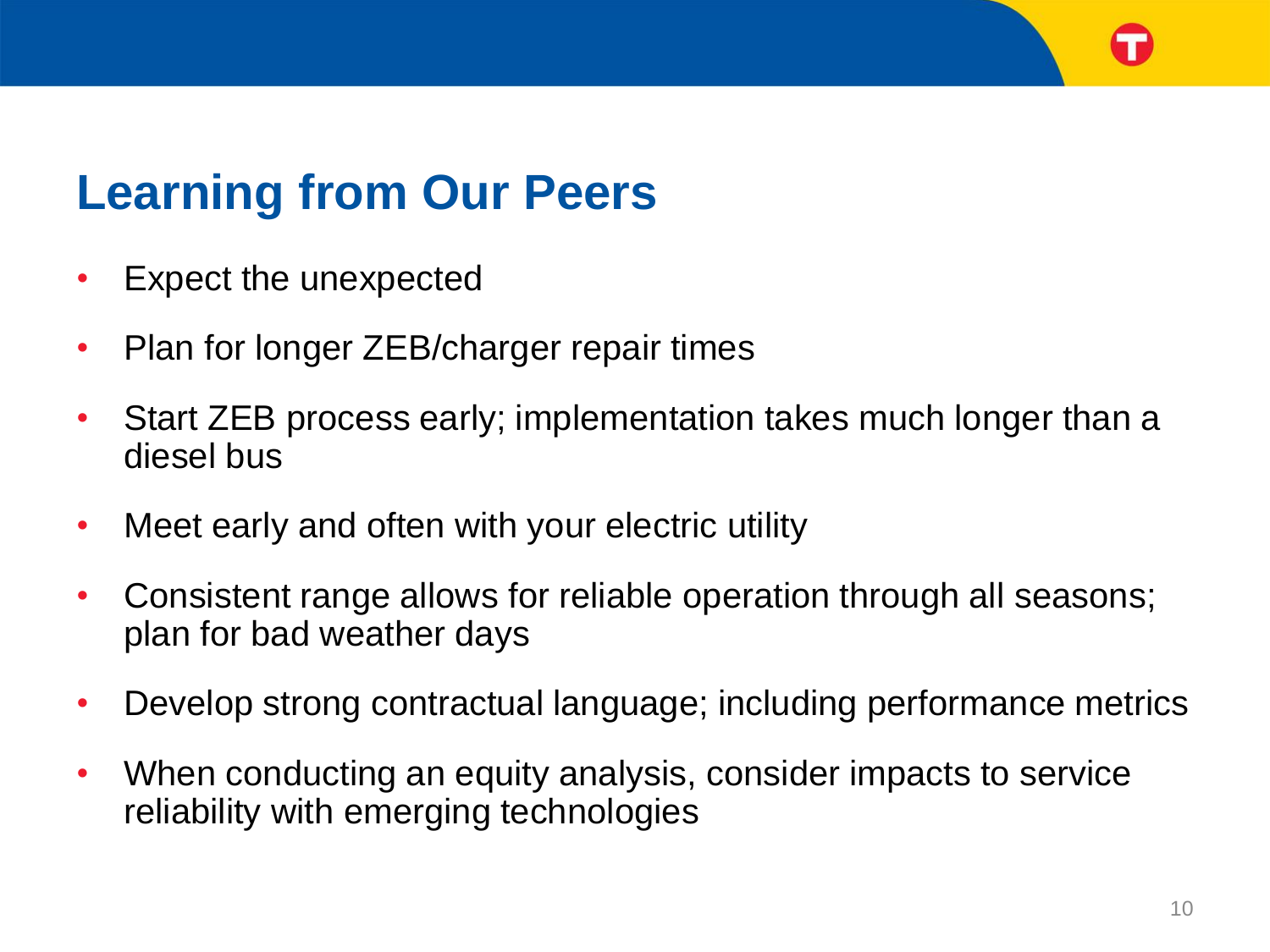#### **Peer Agency Comparison**

|                                              | <b>Metro Transit</b><br><b>Minneapolis-Saint</b><br>Paul, Minnesota | <b>Foothill Transit</b><br><b>Greater Los Angeles,</b><br><b>California</b> |                  | <b>King County Metro</b><br><b>King County, Washington</b>                                |            | <b>Chicago Transit</b><br><b>Authority (CTA)</b><br><b>Chicago, Illinois</b> | <b>Toronto Transit</b><br><b>Commission (TTC)</b><br><b>Toronto, Ontario</b> |
|----------------------------------------------|---------------------------------------------------------------------|-----------------------------------------------------------------------------|------------------|-------------------------------------------------------------------------------------------|------------|------------------------------------------------------------------------------|------------------------------------------------------------------------------|
| <b>Total Bus Fleet</b>                       | 910                                                                 | 347                                                                         |                  | 1,391                                                                                     |            | 1,861                                                                        | 2,096                                                                        |
| <b>Type of ZEB</b>                           | <b>BEB</b>                                                          | <b>BEB</b>                                                                  | <b>FCEB</b>      | Electric<br>Trolleybus                                                                    | <b>BEB</b> | <b>BEB</b>                                                                   | <b>BEB</b>                                                                   |
| Year of First In-<br><b>Service ZEB</b>      | 2019                                                                | 2010                                                                        | 2022/2023        | 1940                                                                                      | 2015       | 2014                                                                         | 2019                                                                         |
| <b>ZEBs in Service</b><br>(Dec. 2021)        | 8                                                                   | 34                                                                          | $\boldsymbol{0}$ | 174                                                                                       | 51         | 11                                                                           | 60                                                                           |
| <b>ZEBs on Order or</b><br>Programmed        | 100                                                                 | $\mathbf{0}$                                                                | 33               | 0                                                                                         | 250        | 90                                                                           | 300                                                                          |
| Programmed<br><b>Time Horizon</b>            | 2022-2027                                                           | 2021-2024                                                                   |                  | 2025-2028                                                                                 |            | 2020-2027                                                                    | 2023-2025                                                                    |
| <b>Total ZEBs</b><br>Identified              | 108<br>(12% of bus fleet)                                           | 67<br>(19% of bus fleet)                                                    |                  | 475<br>(34% of bus fleet)                                                                 |            | 101<br>(5.4% of bus fleet)                                                   | 360<br>(17% of bus fleet)                                                    |
| <b>Current ZEB</b><br><b>Transition Goal</b> |                                                                     | 100% zero-emissions by<br>2040<br>Set by CARB                               |                  | 100% zero-emissions<br>powered by renewable<br>energy by 2035<br>Set by King County Metro |            | 100% zero-<br>emissions by 2040<br>Set by City of<br>Chicago                 | 100% zero-emissions<br>by 2040<br>Set by TTC                                 |
| <b>Year Goal</b><br><b>Established</b>       | 2022                                                                | 2019                                                                        |                  | 2020                                                                                      |            | 2019                                                                         | 2017                                                                         |

• Information provided from peer agency interviews and email correspondence

• BEB=Battery Electric Bus; FCEB=Fuel Cell Electric Bus

• CARB=California Air Resources Board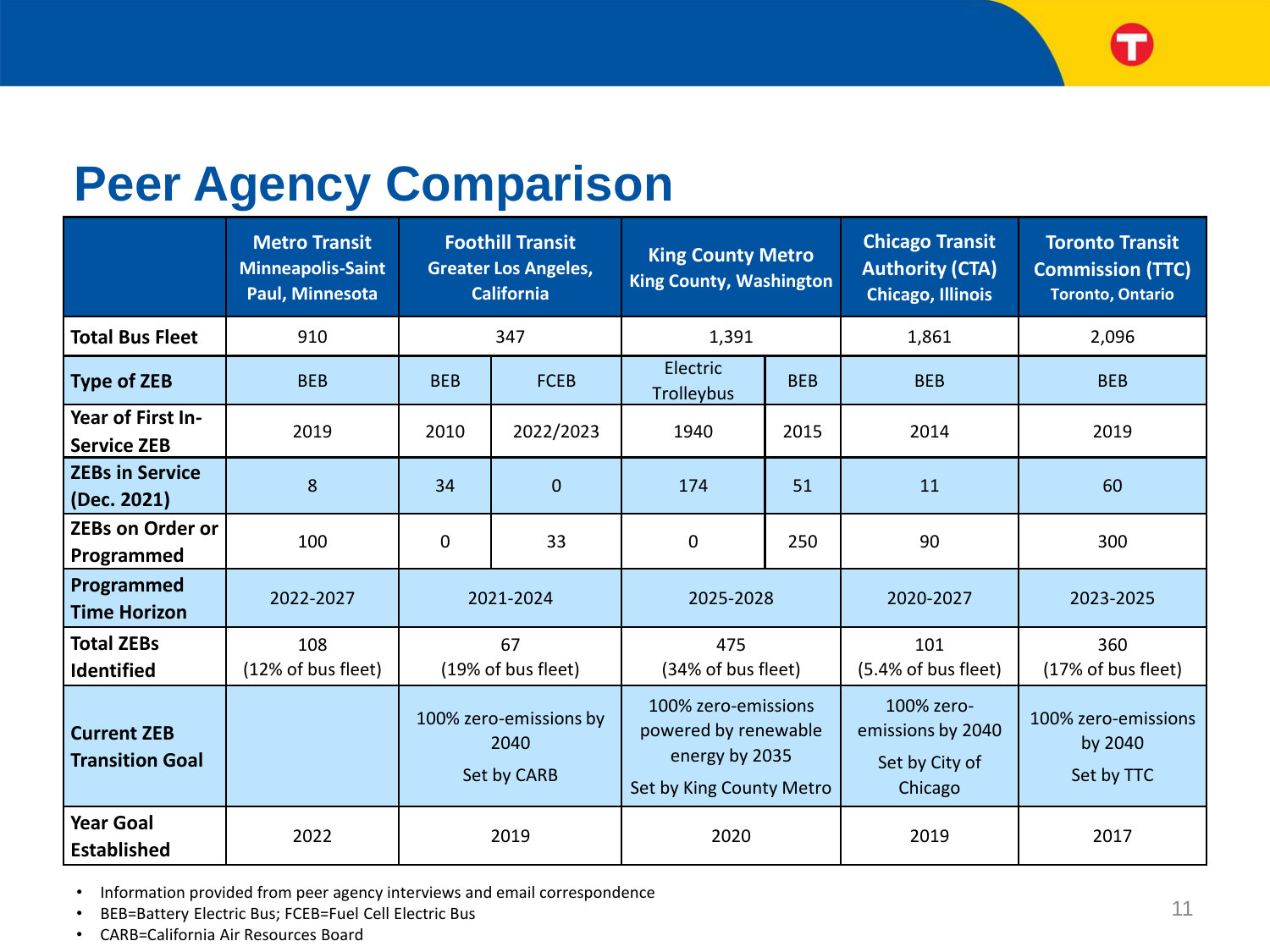## **Methodology for Establishing Policies and Guidance**

• 4-Step Sequential filtering of August 2021 service schedules

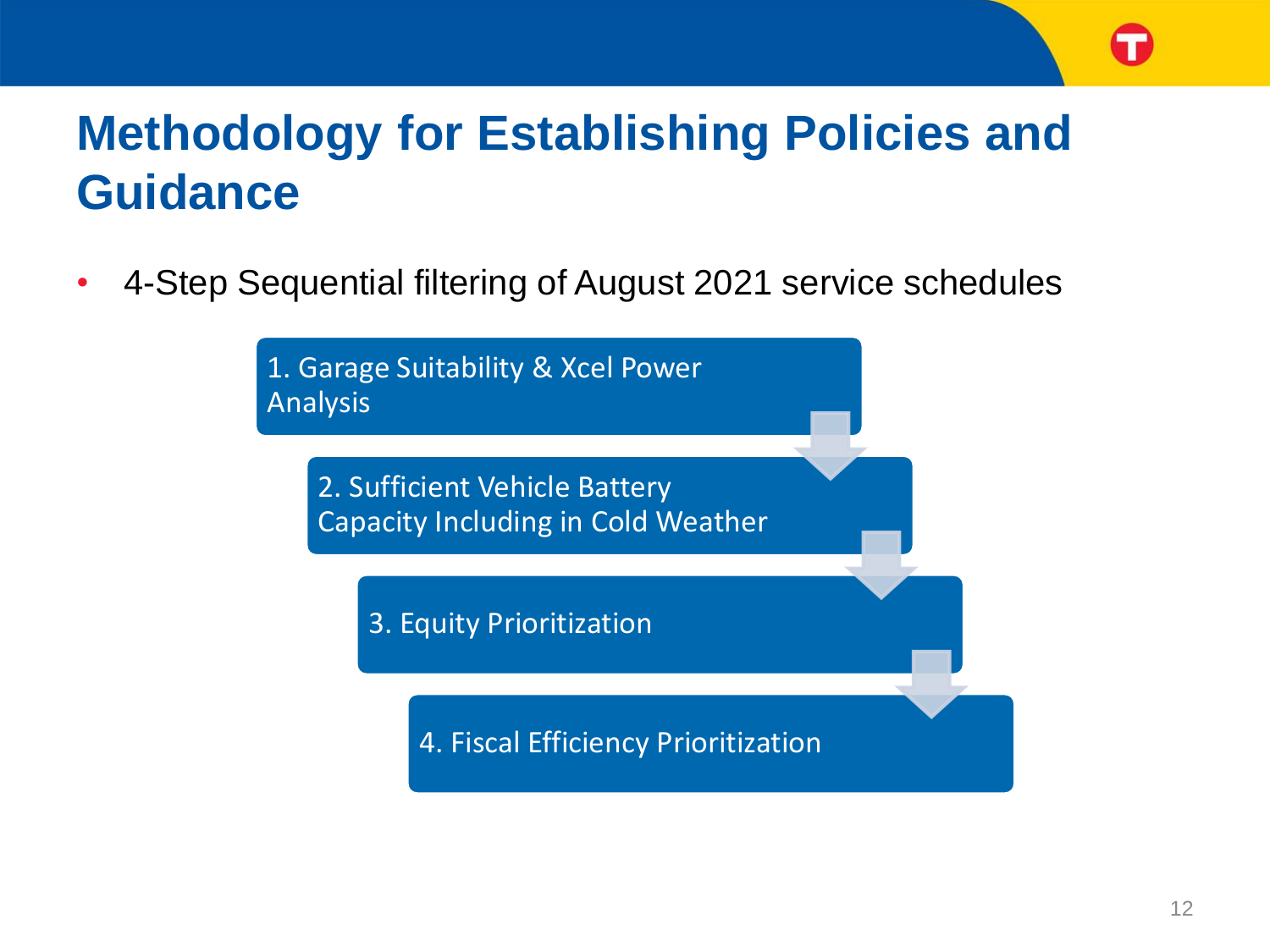

• Garage electrification will occur in tiers based on:



Current and future electrical supply



Garage capacity and space for charging infrastructure



Land/facility ownership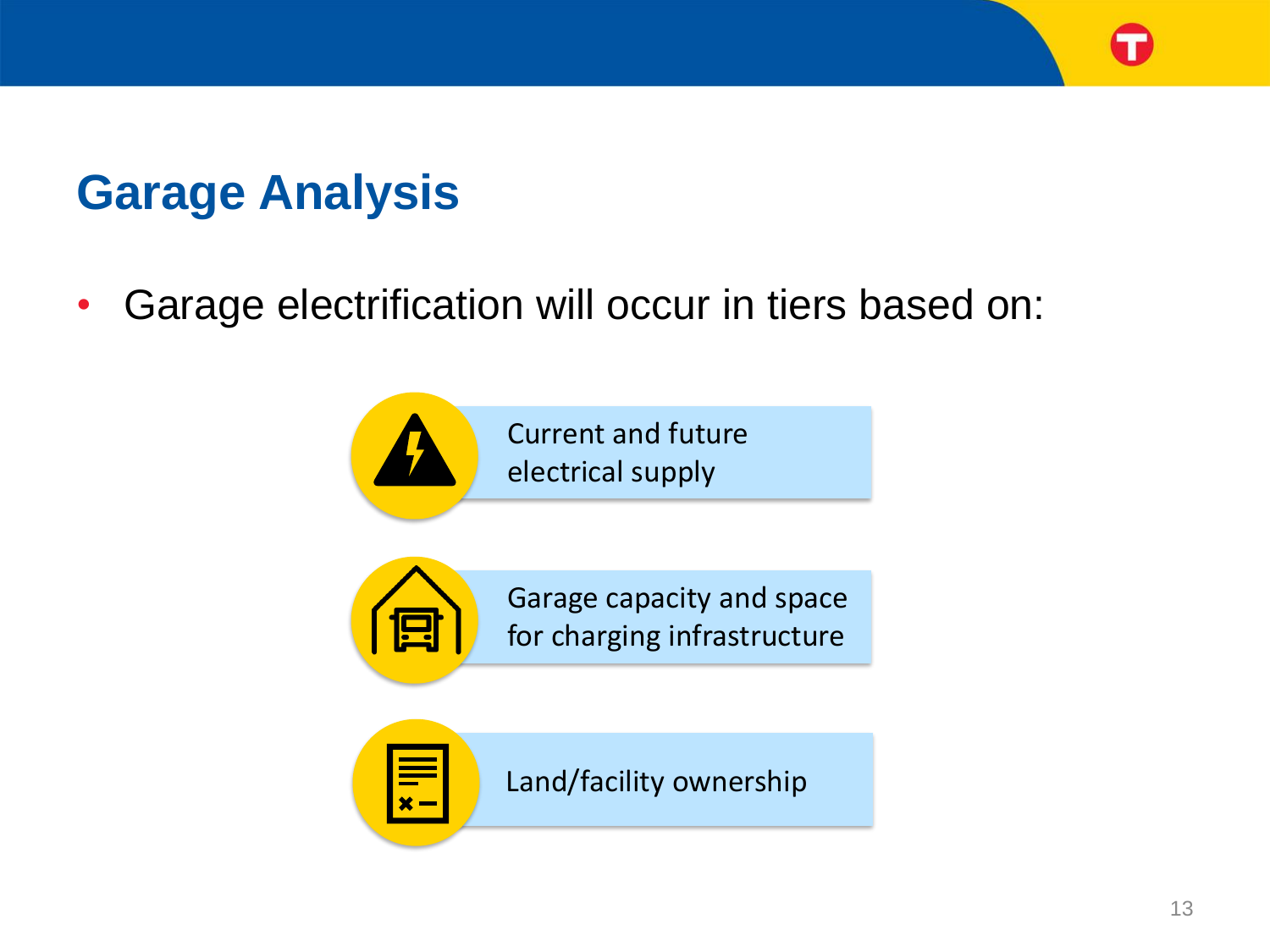### **Xcel Electrical Capacity Analysis**

| <b>Tier</b>               | <b>Garage</b><br><b>Facility</b> | <b>Xcel Energy</b><br><b>Timeline Horizon</b><br>to Add Power | <b>Construction</b><br>& Installation<br><b>Timeline</b> | Xcel + Metro<br><b>Transit Project</b><br><b>Duration</b> |  |
|---------------------------|----------------------------------|---------------------------------------------------------------|----------------------------------------------------------|-----------------------------------------------------------|--|
| Tier 1<br>(start in 2022) | Minneapolis Bus<br>Garage (MBG)  | <b>First Half Ready</b>                                       | 1-1.5 Years                                              | $1 - 1.5$ Years                                           |  |
|                           | <b>East Metro Garage</b>         | $1.5 - 2$ Years                                               | $1.5 - 2$ Years                                          | $3 - 3.5$ Years                                           |  |
| Tier <sub>2</sub>         | <b>Nicollet Garage</b>           | 2 Years                                                       | $1.5 - 2$ Years                                          | $3.5 - 4$ Years                                           |  |
| (start TBD)               | <b>Heywood Garage</b>            |                                                               |                                                          |                                                           |  |
| Tier 3<br>(start TBD)     | Martin J Ruter<br>Garage         | 5 Years                                                       | $1.5 - 2$ Years                                          | $6.5 - 7$ Years                                           |  |
|                           | South Garage                     | No upgrades recommended without long-term lease               |                                                          |                                                           |  |

• Variation in Xcel Energy timelines based on if utility lines are overhead (2 years) or underground (5 years)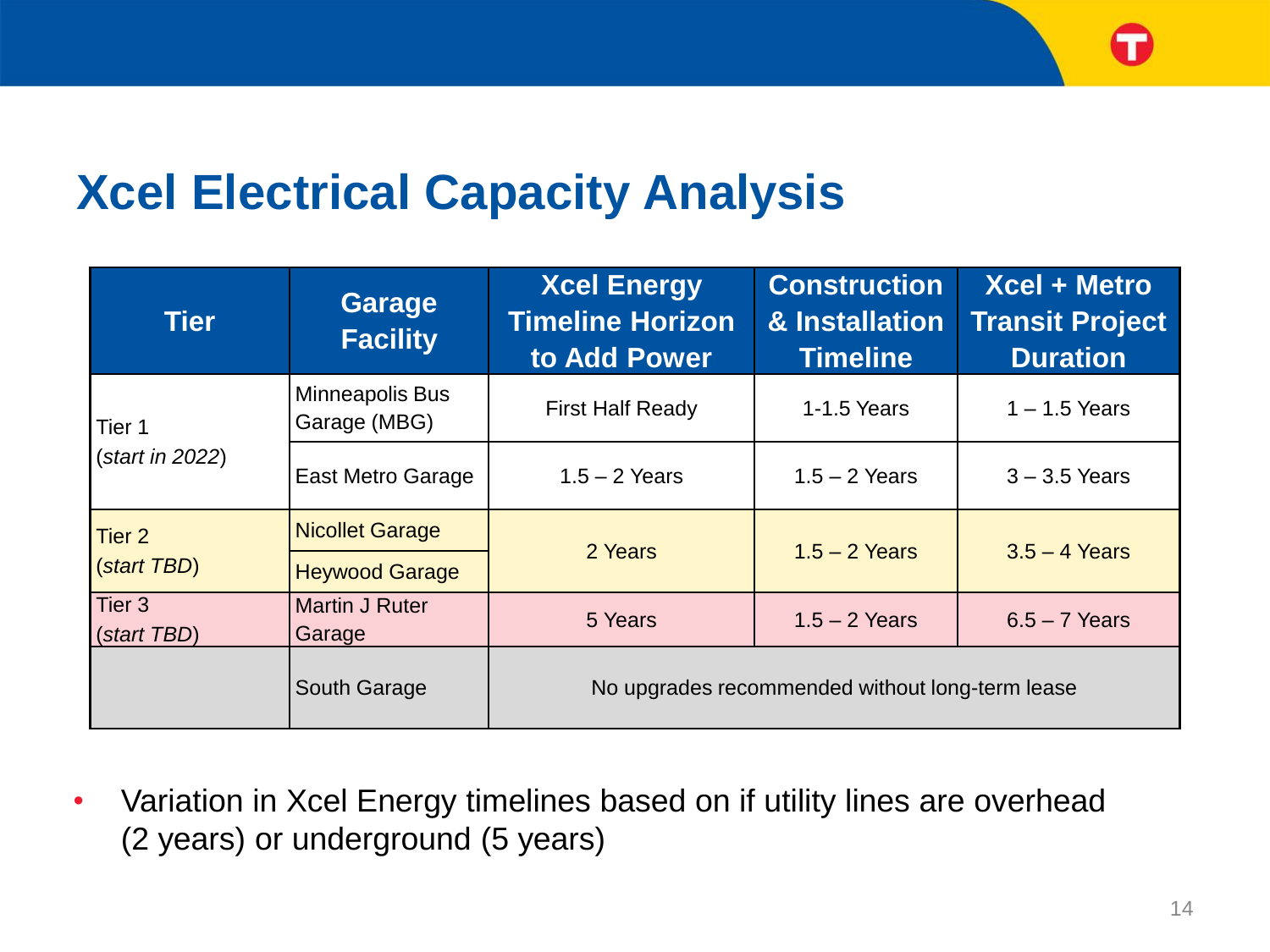## **Analysis Overview**

#### • **Goal:**

- Develop methodology that can be applied to future schedules for deploying ZEBs
- **Block -Level Analysis:**
	- Series of bus trips combined and assigned to a single vehicle for operation
		- What one bus does in a day
		- May have multiple operators
		- May cover multiple routes
	- 1,189 total blocks
		- Weekday: 672
		- Saturday: 293
		- Sunday: 224

| <b>Measure</b> | <b>Statistic</b> | <b>Value</b> |  |
|----------------|------------------|--------------|--|
|                | Average          | 133          |  |
| Length (mi.)   | Max              | 346          |  |
|                | Min              | 11           |  |
|                |                  |              |  |
|                | Average          | 11           |  |
| Duration (hr.) | Range            | $1 - 22$     |  |

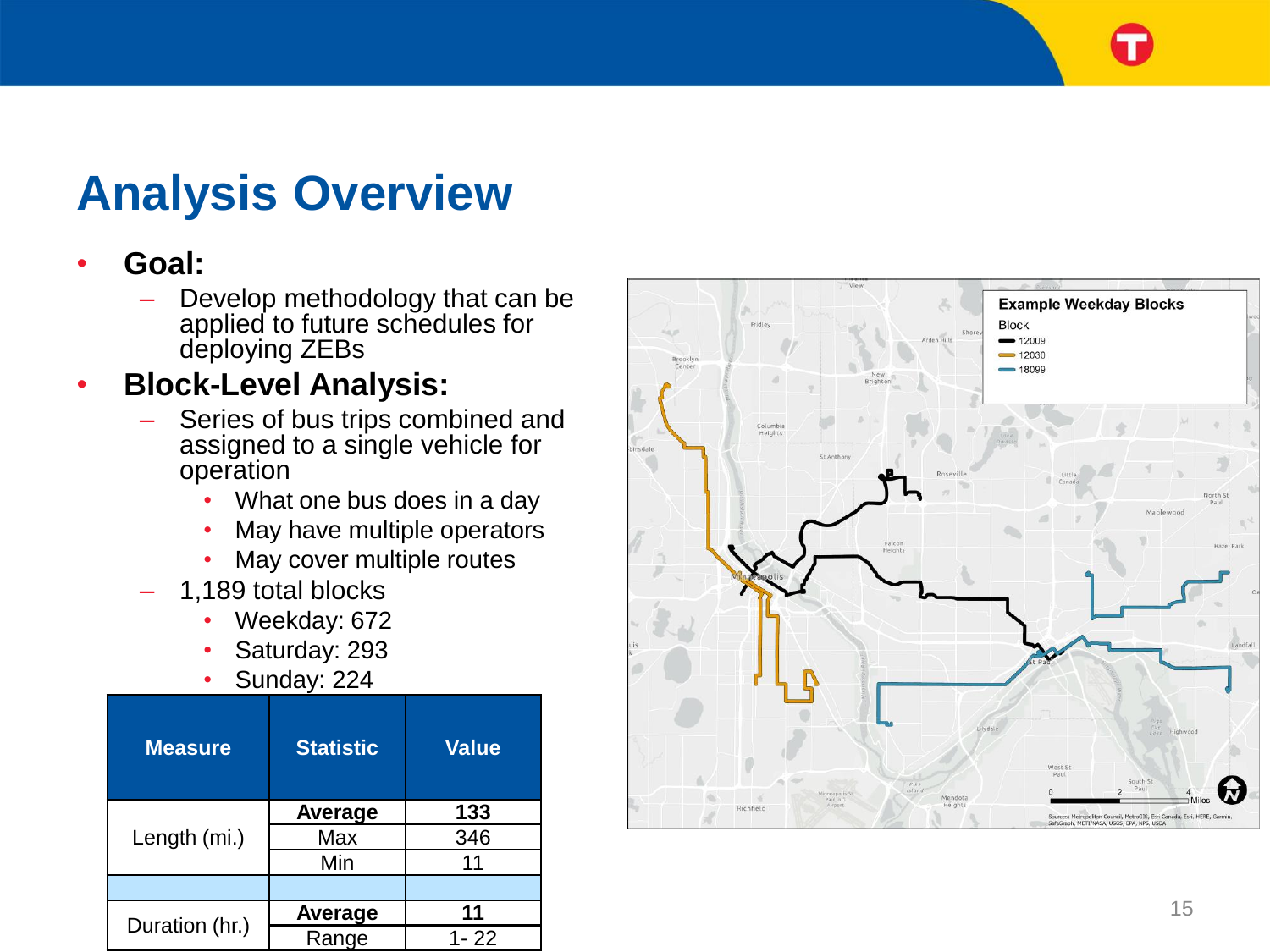# **Vehicle & Service Analysis**

#### • **Usable Battery Capacity:**

- Plan for worst-case (winter) fuel efficiency
- Plan for reserve to protect battery health and get home in unforeseen conditions
- Plan for battery degradation over life of vehicle

#### • **Service Analysis:**

- Based on Aug. 2021 schedules
- Approximately half of blocks are technically viable
- Approximately one third of service hours and miles are technically viable

| <b>Item</b>                                           | 40-foot buses with<br>auxiliary diesel<br>heater / long-range<br>technology |
|-------------------------------------------------------|-----------------------------------------------------------------------------|
| Battery size, nominal<br>capacity                     | 675 kWh                                                                     |
| Battery size, useable<br>capacity (68% of<br>nominal) | 459 kWh                                                                     |
| Average kWh per mile                                  | 2.2                                                                         |
| Average range in miles                                | 209                                                                         |
| Worst case kWh per<br>mile                            | 3.5                                                                         |
| Worst case range in<br>miles                          | 131                                                                         |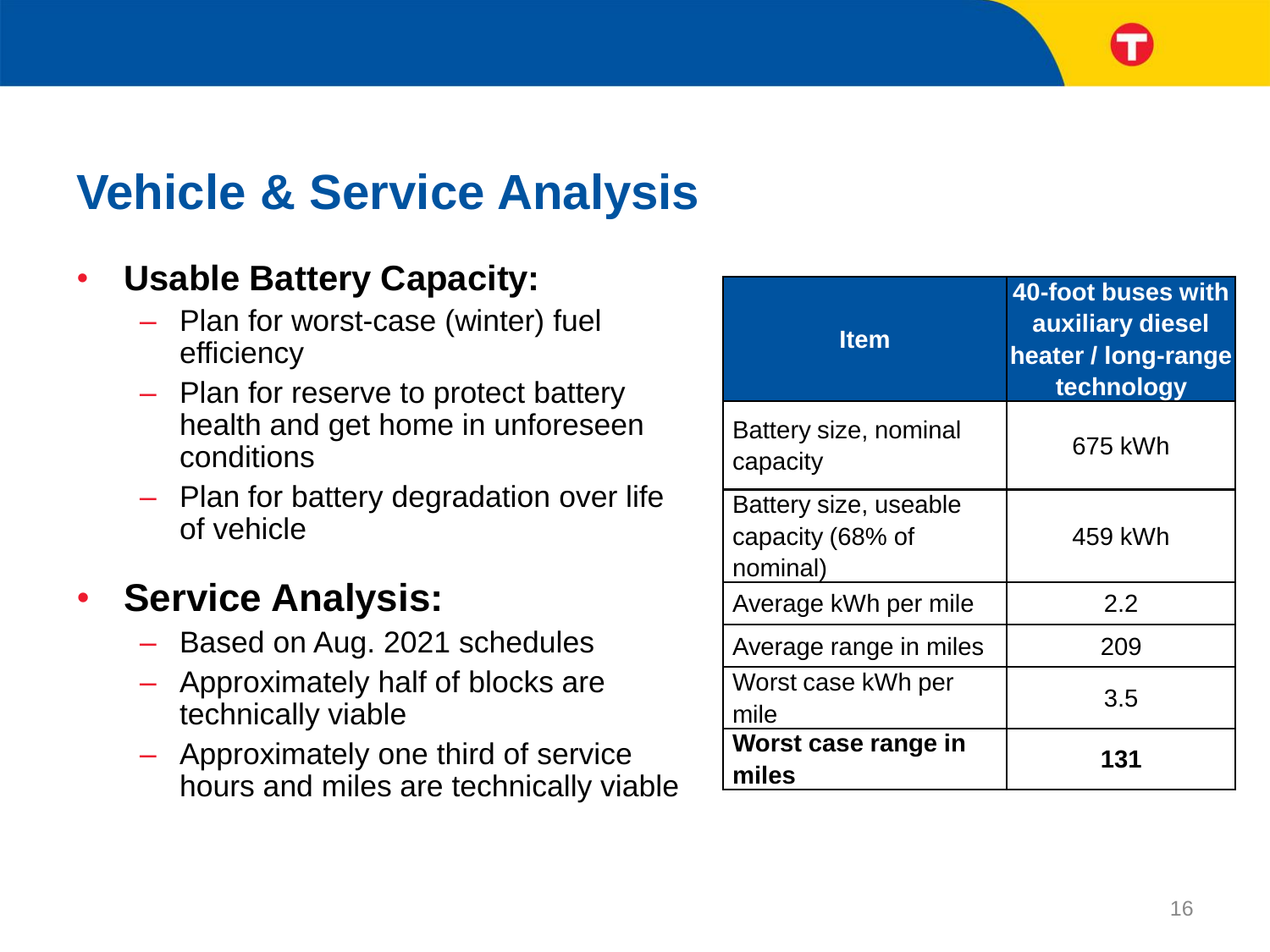## **Equity and Environmental Justice Analysis**

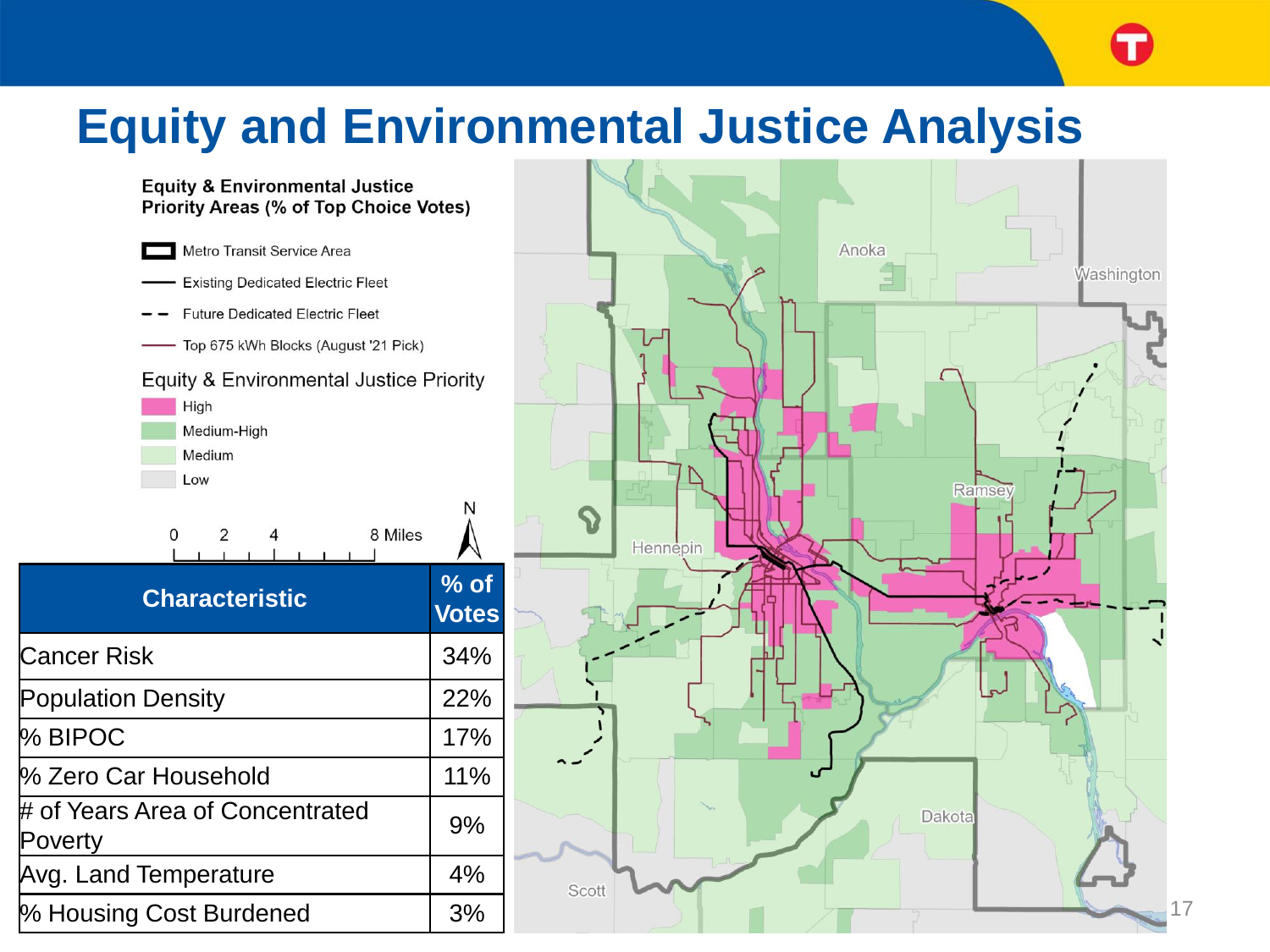# **Barriers, Constraints, Risks**

- Electrical Grid Capacity
	- Increasing and competing demands of power from the grid
- Large infrastructure projects can adversely impact garage operations
- Manufacturer and supply chain capacity to meet increasing demand
- Manufacturer ability to meet performance necessary to deliver reliable service
- Long term changes in level of service and peak vehicle requirements
	- Covid-19 impacts
	- Operator shortage
- Speed of innovation
	- Technology obsolescence and minimum life requirements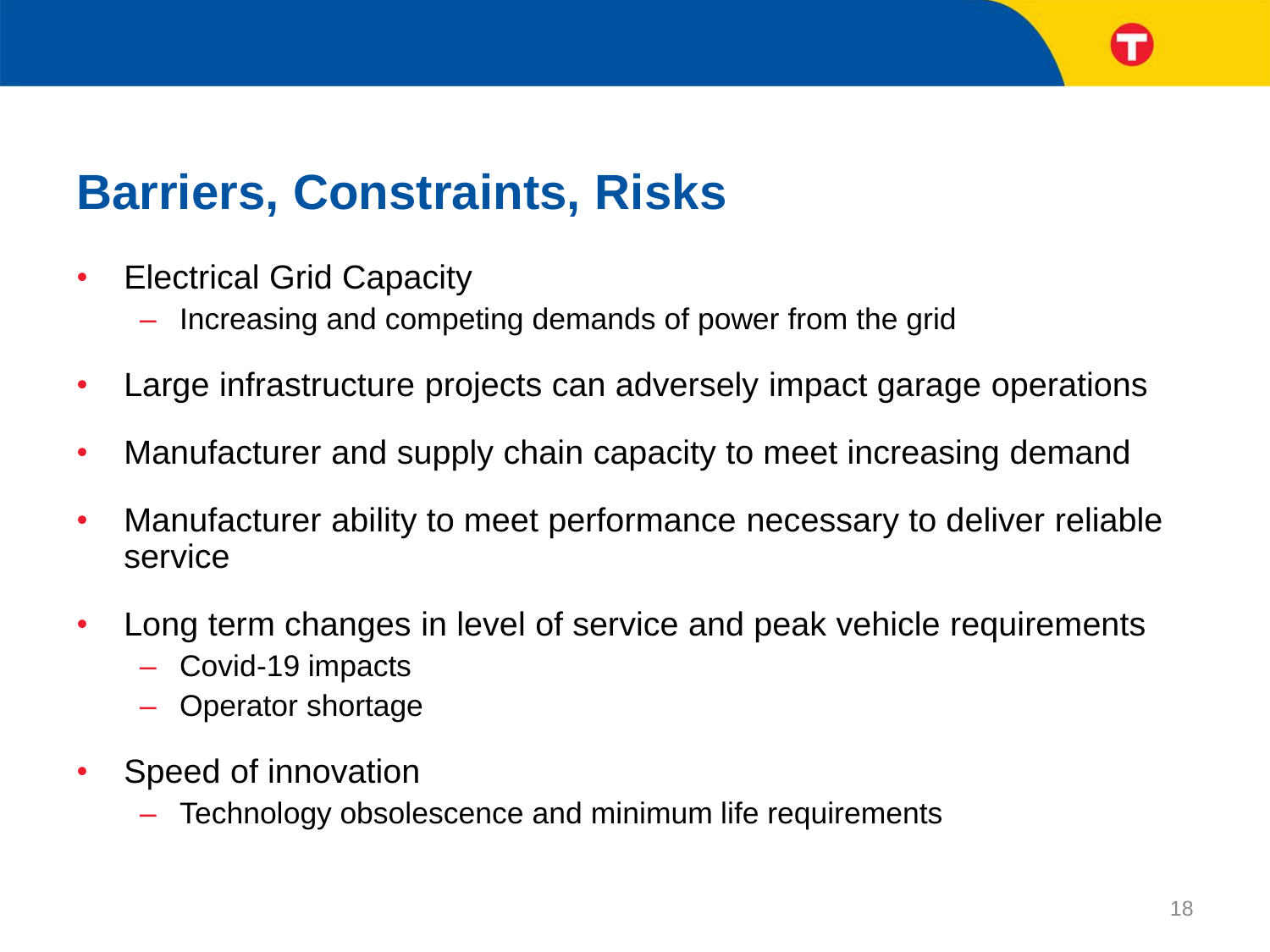#### **Objectives and Strategies**

- Evaluate multiple charger and bus manufacturers in smaller orders before proceeding to larger orders
- Identify learning objectives for each project
- Maximum concurrent work at two garages to manage disruption to operations
- Ensure project timelines align with Xcel Energy timelines for planning, engineering, construction of power supply
- Pair ZEB projects with development of other areas of the business including software tools, workforce development, etc.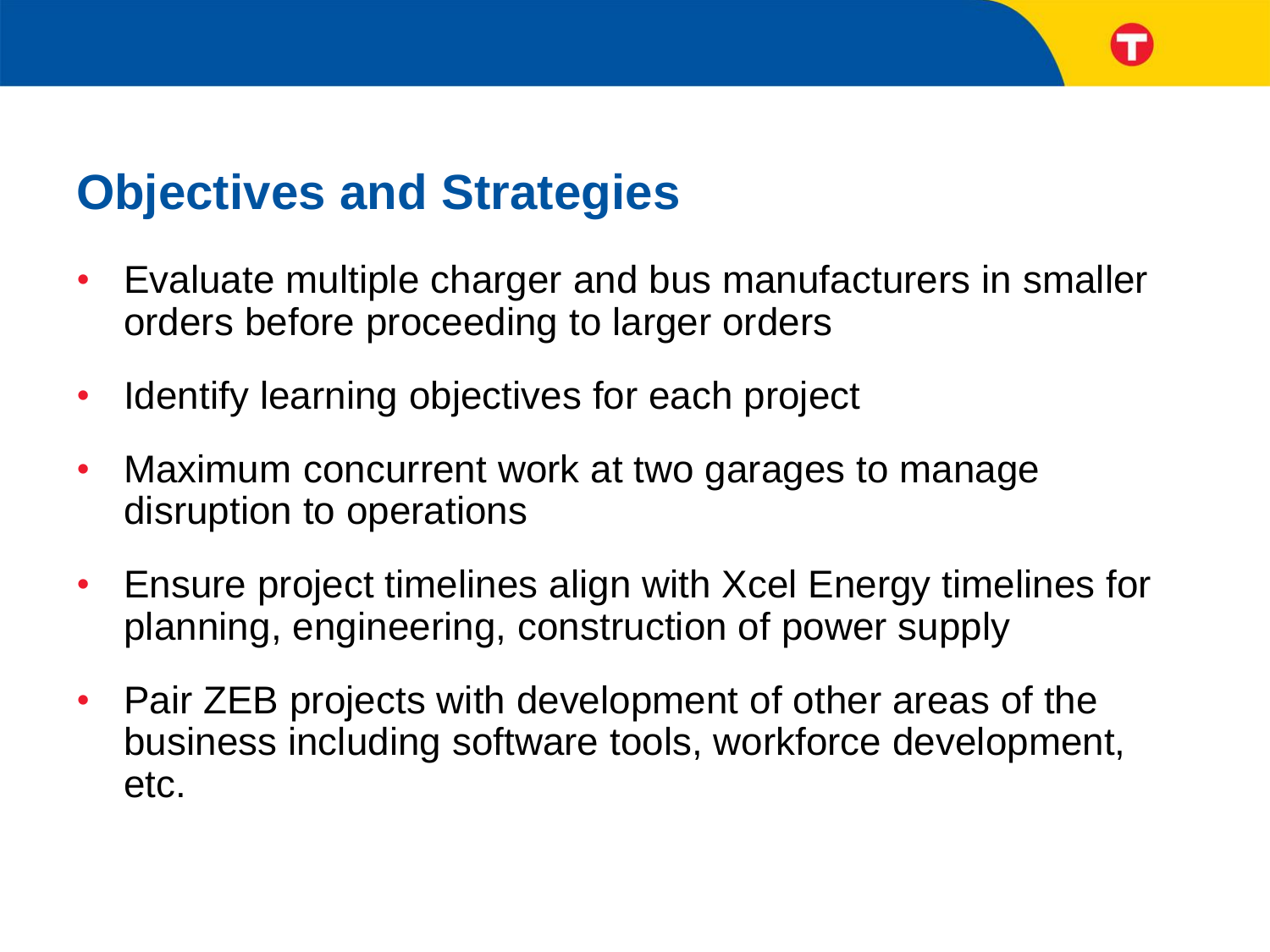

#### **Necessary Industry Advancements**

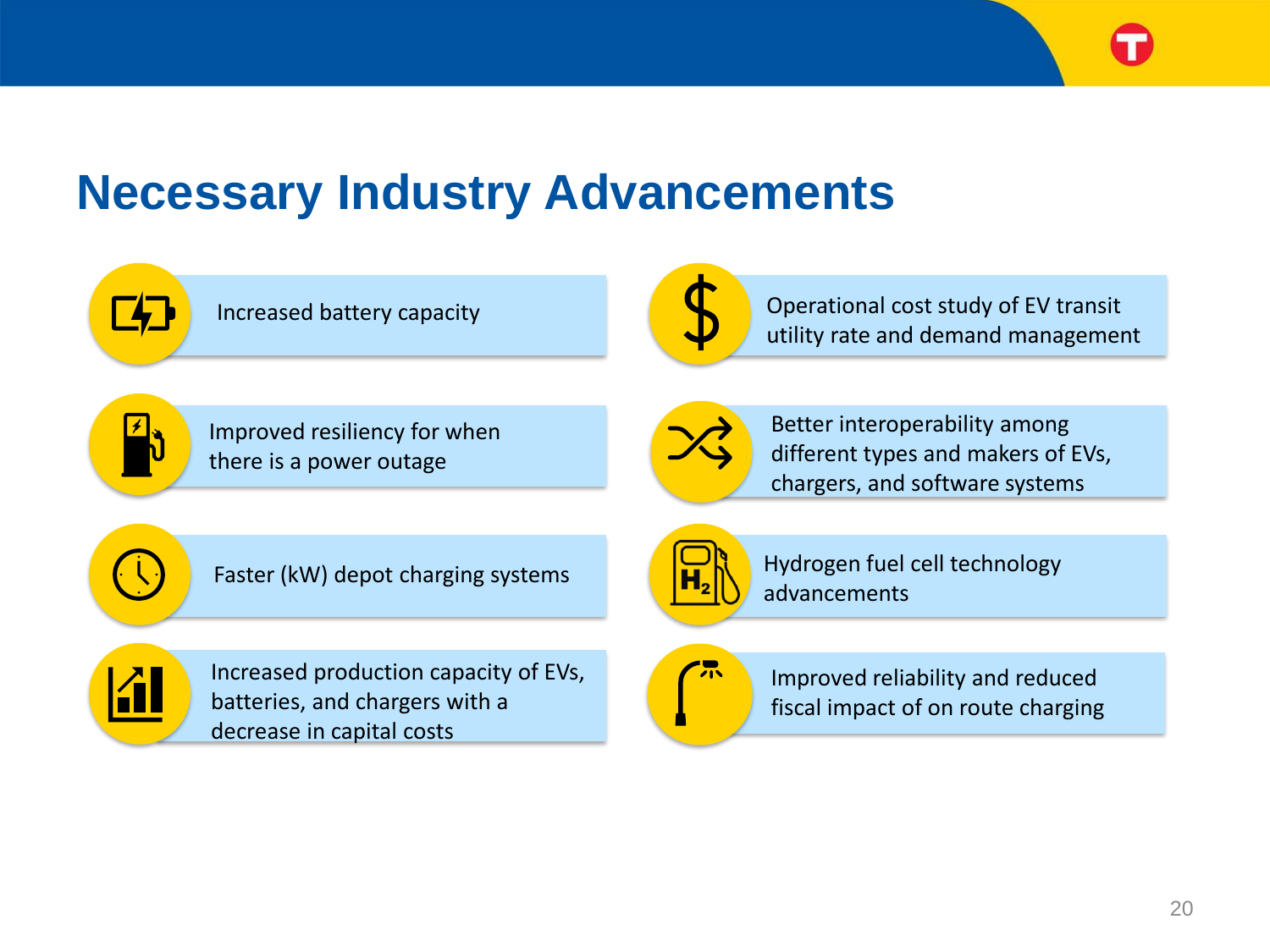### **Milestone Setting Recommendations**

- **Requirement**: set transition milestones or performance measures, or both, which may include vehicle procurement goals over the transition period
- **Approach**:
- 1. Milestones are set in five year increments aligned with plan updates
	- a. Short Term: 2022-2027
	- b. Medium Term: 2028-2032
	- c. Long Term: 2033 and beyond
- 2. Performance measures are used to analyze progress against the milestones, inform plan updates, and drive decision making for future procurements
- *3. Targets* are set for short term milestones for each update
- *4. Projections* are identified for medium term milestones starting with 2027 plan update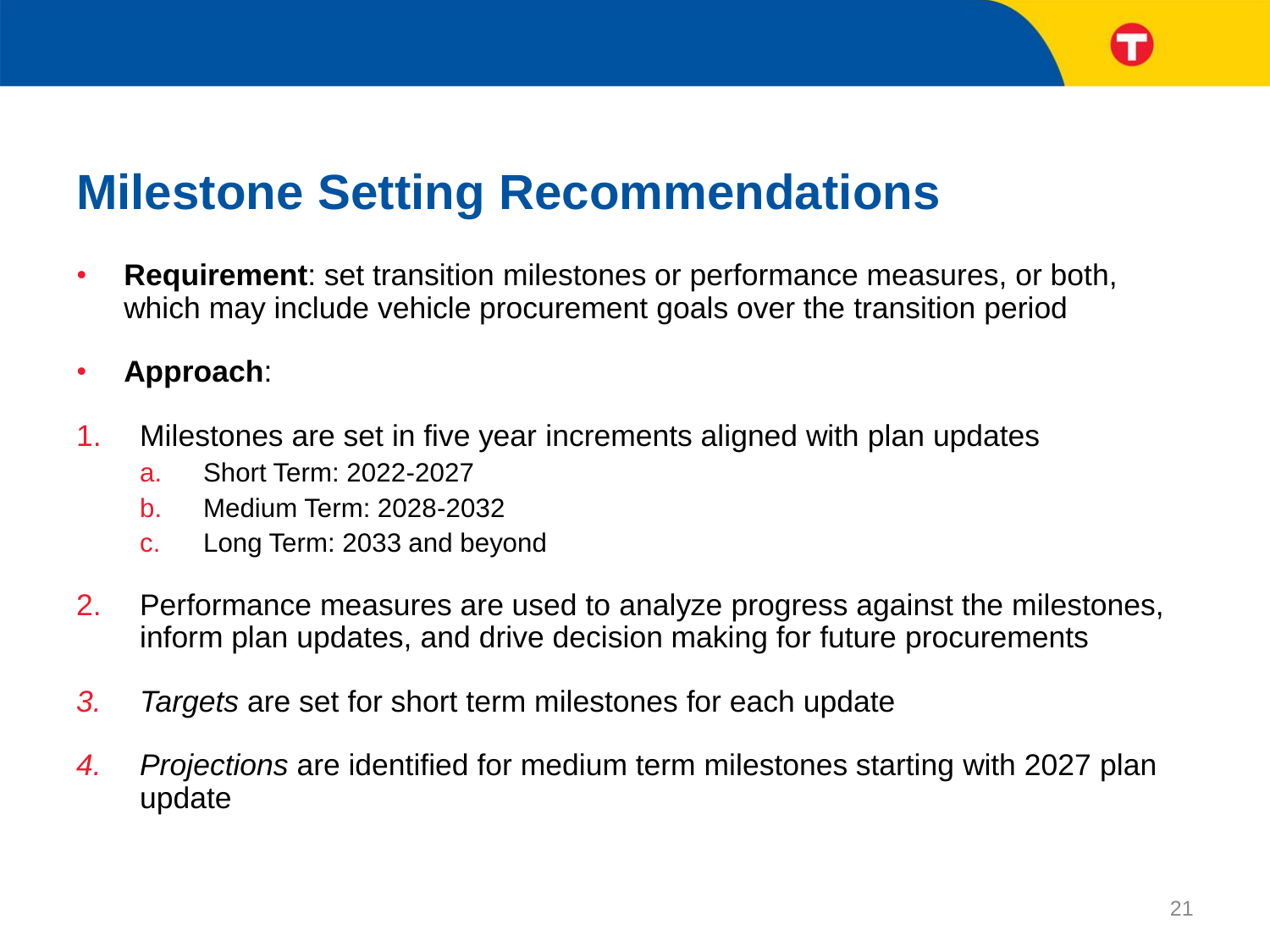#### **Performance Measures**

- **Fleet Mileage**  how many miles vehicles are driven annually
- **Bus Availability**  % of calendar year ready for service
- **Infrastructure Availability** % of calendar year infrastructure available for use
- **Bus Reliability**  mean distance between road calls
- **Charger Reliability** warranty ticket volume
- **Cost/mile** energy cost per mile driven
- **Environmental Impact**  emissions reduction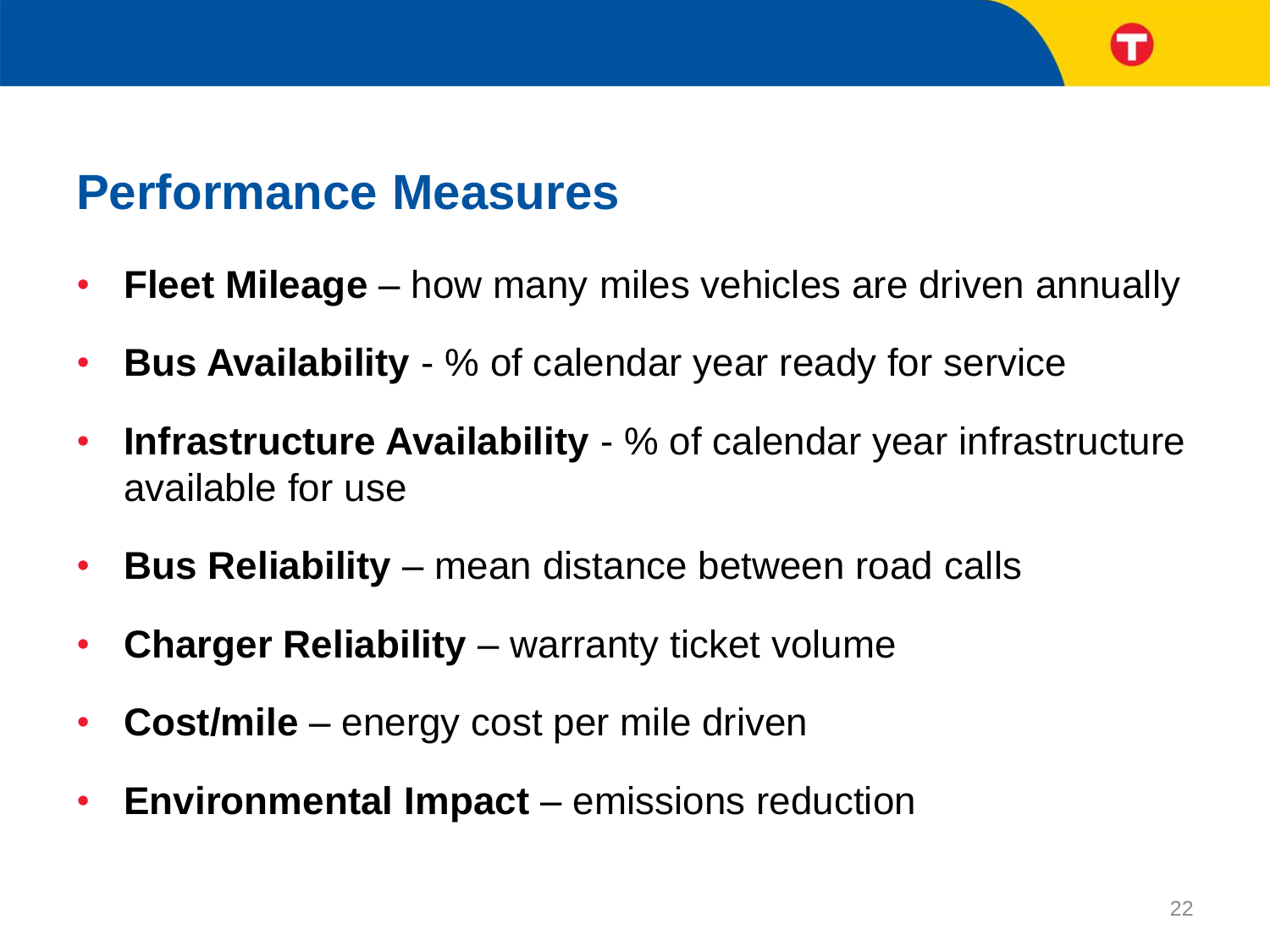## **Peer Agency Performance Measure Example AC Transit 5x5**

| <b>FLEET</b>                                  | <b>DIESEL</b><br>(BASELINE) | <b>DIESEL</b><br><b>HYBRID</b> | <b>FUEL CELL</b><br><b>ELECTRIC (FCEB)</b> | <b>BATTERY</b><br><b>ELECTRIC (BEB)</b> | <b>LEGACY</b><br><b>FUEL CELL</b> |  |  |
|-----------------------------------------------|-----------------------------|--------------------------------|--------------------------------------------|-----------------------------------------|-----------------------------------|--|--|
| <b>Series Grouping</b>                        | 1600                        | 1550                           | 7000                                       | 8000                                    | FC                                |  |  |
| <b>Technology Type</b>                        | <b>Diesel</b>               | Hybrid                         | <b>Fuel Cell</b>                           | Battery                                 | <b>Fuel Cell</b>                  |  |  |
| <b>Bus Qty</b>                                | 5                           | 5                              | 5                                          | 5                                       | 5                                 |  |  |
| <b>Manufacturer</b>                           | Gillig                      | Gillig                         | New Flyer                                  | New Flyer                               | Van Hool                          |  |  |
| Year                                          | 2018                        | 2016                           | 2019                                       | 2019                                    | 2010                              |  |  |
| Length                                        | 40'                         | 40'                            | 40'                                        | 40'                                     | 40'                               |  |  |
| Data Summary (January - June 2021)            |                             |                                |                                            |                                         |                                   |  |  |
| <b>Fleet Mileage</b>                          | 120,749                     | 98,189                         | 88,389                                     | 54,275                                  | 70,859                            |  |  |
| <b>Cost/Mile</b>                              | \$1.41                      | \$1.80                         | \$1.97                                     | \$2.02                                  | \$4.07                            |  |  |
| Cost/Mile (w/ credits)                        | \$1.37                      | \$1.78                         | \$0.58                                     | \$0.69                                  | \$4.07                            |  |  |
| <b>Emissions (CO<sub>2</sub> Metric Tons)</b> | 298                         | 182                            | 0                                          | 0                                       | 0                                 |  |  |
| <b>Fleet Availability</b>                     | 96%                         | 75%                            | 69%                                        | 47%                                     | 68%                               |  |  |
| <b>Reliability (MBCRC)</b>                    | 12,075                      | 4,091                          | 6,314                                      | 3,618                                   | 2,531                             |  |  |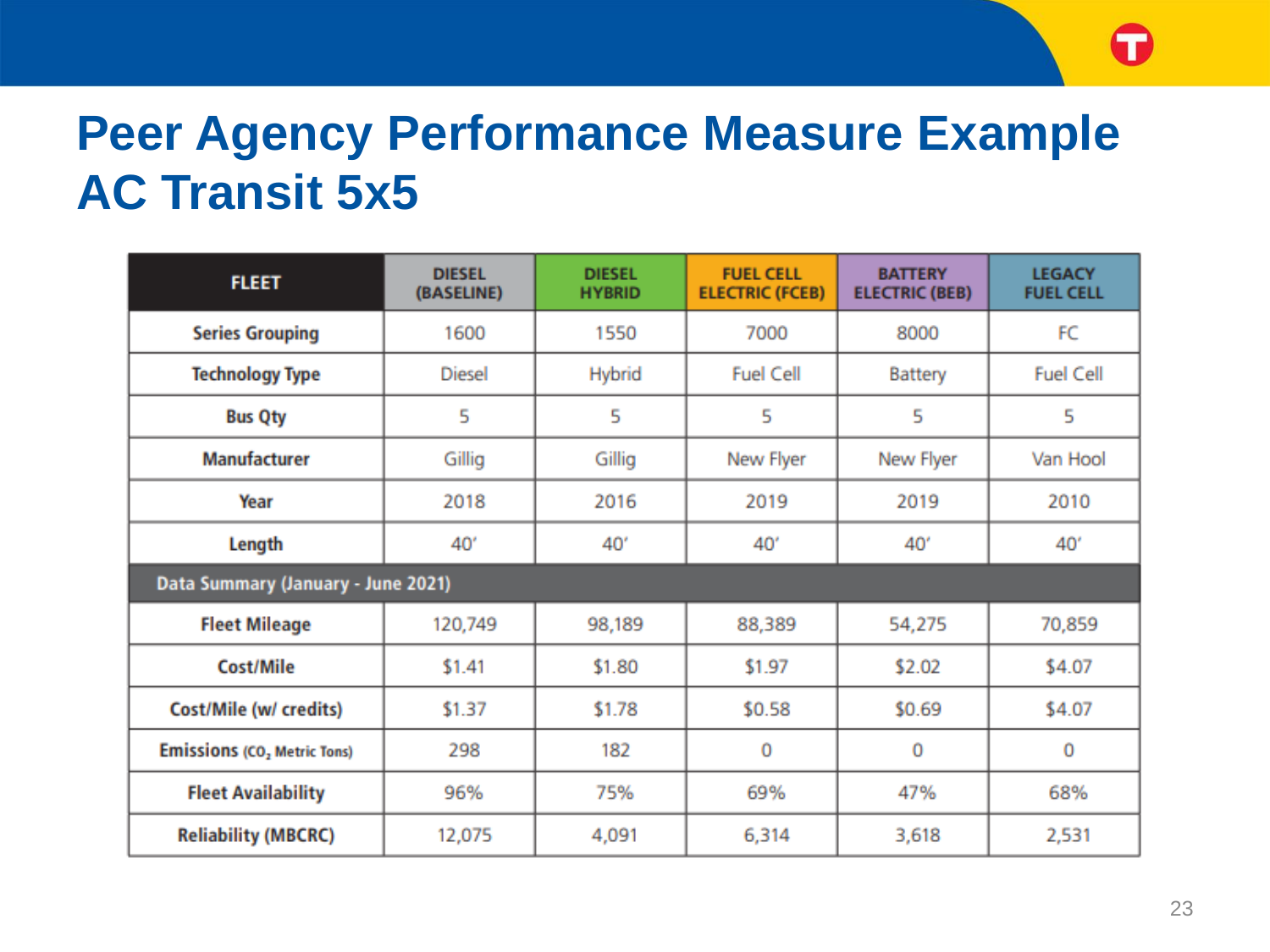### **Transition Milestones & Vehicle Procurements**

- **Vehicle procurement**  measure in percent of purchases over time horizon
	- **Target**: Between 2022 and 2027, at least 20% of Metro Transit 40' bus replacement purchases will be electric.
	- **Projection**: Between 2028 and 2032, the percentage of Metro Transit bus procurements that are zero emission will be driven by key performance indicators and available budgetary resources.
- **Community Engagement –** Host public engagement activities at least once per year on ZEBTP progress
- **Performance Measure Reporting –** Update the Council on performance of the ZEB fleet and infrastructure at least once per year
- **Budget Planning –** Update the capital and operating plans annually based on ZEB fleet and infrastructure performance
- **Continuous Improvement –** Strive to not only meet but exceed all ZEBTP milestones and performance measures